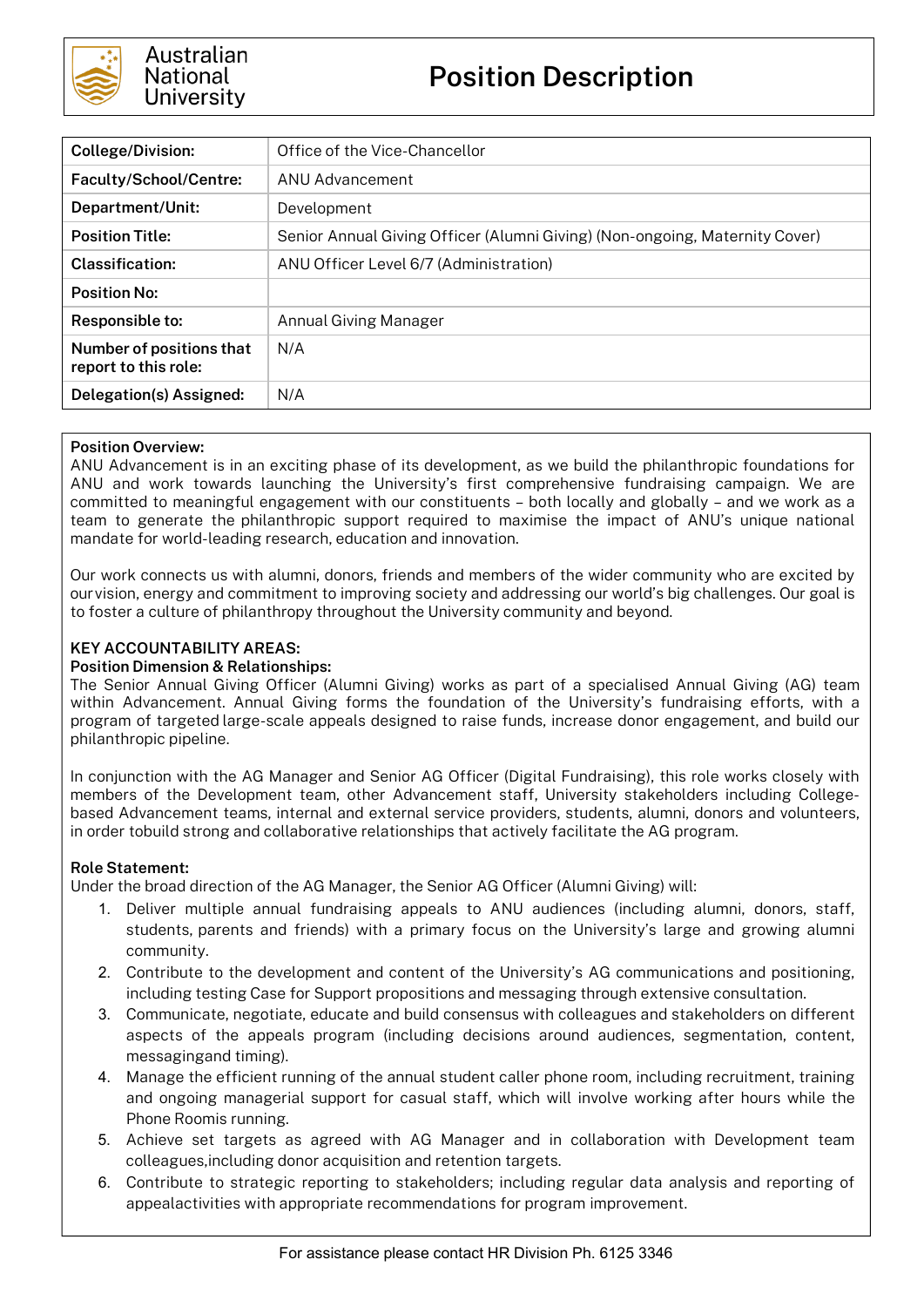#### Page 2 of 4

- 7. Develop and maintain key relationships with internal and external providers including communications specialists, fundraising consultants, service and technology providers, and business support teams such asHR.
- 8. Undertake volunteer management, including liaison with student volunteers, class giving representativesand AG champions.
- 9. In conjunction with the Donor Relations team, support AG donor stewardship, including coordination ofevents for donors and volunteers and contribution to stewardship literature and communications.
- 10. Review, update and develop program documentation such as standing operating procedures, protocols,tasks, guidelines and checklists in line with program requirements.
- 11. Undertake other duties as directed consistent with this level of classification.
- 12. Comply with all ANU policies and procedures, and in particular those relating to work health and safety andequal opportunity.

## **SELECTION CRITERIA:**

- 1. A tertiary qualification (or equivalent professional experience) and 3+ years' experience working in complexorganisations supporting client-facing or public-facing functions.
- 2. An understanding of the goals, principles and tactics of fundraising and engagement within a Higher Education context, and the ability apply them with creativity, agility and responsiveness in a rapidly changing environment. Direct marketing, communications and / or fundraising experience will be highlyregarded.
- 3. Excellent oral and written communication skills, with the ability to tailor messages to diverse range of audiences, and liaise with a wide range of stakeholders, including senior management.
- 4. Demonstrated experience using a relational database or CRM, and experience of analysing and interpreting data and implementing findings to drive results. Raiser's Edge experience will be highly regarded, but is not essential.
- 5. Excellent project and time management skills with strong attention to detail, accuracy and quality.
- 6. Proven ability to work effectively as a member of a small team and demonstrated ability to work under limited supervision, set priorities, take initiative and meet deadlines.
- 7. Demonstrated knowledge and understanding of equal opportunity and a commitment to the application ofEO policies in a university context.

ANU Officer Levels 6 and 7 are broad banded in this stream. It is expected that at the higher levels within the broadband occupants, through experience, will have developed skills and expertise enabling them to more independently perform the full range of duties at a higher level, and that more time will be spent on the more complex functions of the position.

The ANU conducts background checks on potential employees, and employment in this position is conditional on satisfactory results in accordance with the Background Checking Procedure which sets out the types of checks required by each type of position.

| Supervisor/Delegate Signature: | Date:   |  |
|--------------------------------|---------|--|
| <b>Printed Name:</b>           | Uni ID: |  |

| <b>References:</b>                       |
|------------------------------------------|
| General Staff Classification Descriptors |
| Academic Minimum Standards               |